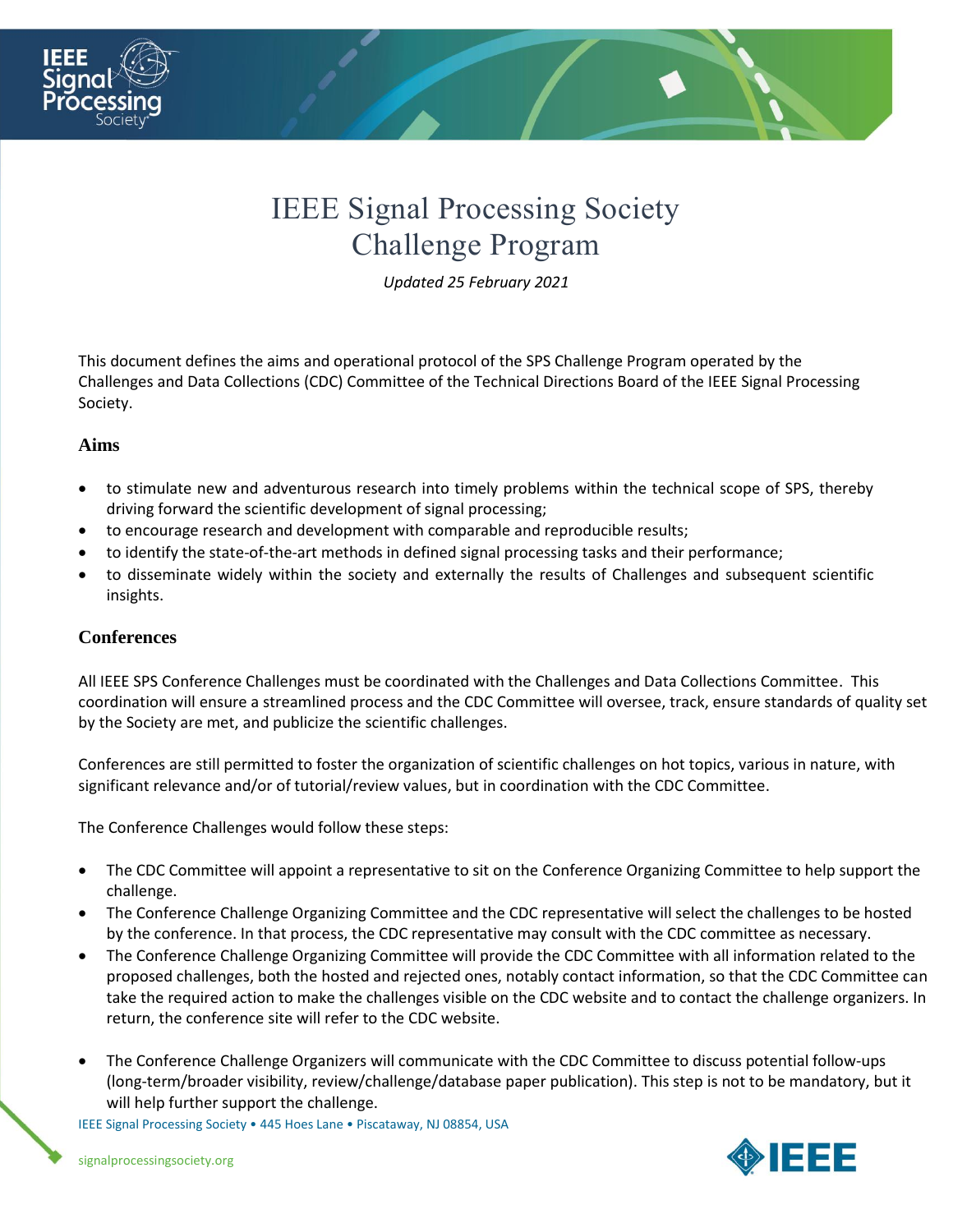



A Challenges and Data Collections Committee of the Technical Directions Board, hereafter known as the CDC, is responsible for the successful operation of an on-going series of challenges. The overall composition of each subcommittee should have a balance of regional, technical, gender, and industry/academia diversity. Unless otherwise specified, the CDC operates under the same rules as a Technical Committee.

#### **Process**

Challenges typically include these five stages.

#### **Stage 1 - Proposal**

Calls for Challenges are regularly issued by the CDC. The CDC publishes guidelines on the information required in a proposal, guidance on how to write a good proposal and the list of questions against which the proposal will be reviewed. Prospective organizers submit proposals to organize future challenges.

Proposals should normally include:

- a textual description of the Challenge and its context (1 to 2 pages);
- a clear formulation of the problem to be addressed;
- a suitable evaluation methodology leading to one or more objective figures of merit (FoMs) and, where appropriate, a software tool to compute the FoMs;
- a development dataset which represents the task(s) of the Challenge and which will be made open access to registered participants (a training dataset may also be needed in some challenges);
- a test dataset which also represents the task(s) of the Challenge, but which will remain private for the purposes of evaluation on unseen data;
- a commitment to reach out to all relevant scientific communities to maximize impact and visibility;
- a commitment to provide a website to disseminate the Challenge itself and, eventually, the results;
- a commitment to evaluate the submitted results and publish the comparison on the website and elsewhere as appropriate;
- a proposed schedule for the Challenge (date of launch of the Challenge, deadline for results submission, schedule for comparative results publication);
- a proposed plan for data hosting together with control and monitoring of access; while it should normally adopt hosting options preferred by IEEE SPS, alternative hosting partners ensuring longevity and proper access control are welcome if shown advantageous. Factors including (open) access, longevity, availability, access control and cost should be discussed in the justification of a non SPS-preferred hosting solution.
- a proposed financial plan for the Challenge including, where appropriate, details of sponsorship agreements.

#### **Stage 2 - Review and Refinement**

Submitted proposals are subject to two rounds of review. In Round 1, the CDC makes an initial assessment and immediately rejects, without detailed review, proposals that do not address all the aims listed above. Proposals

IEEE Signal Processing Society • 445 Hoes Lane • Piscataway, NJ 08854, USA